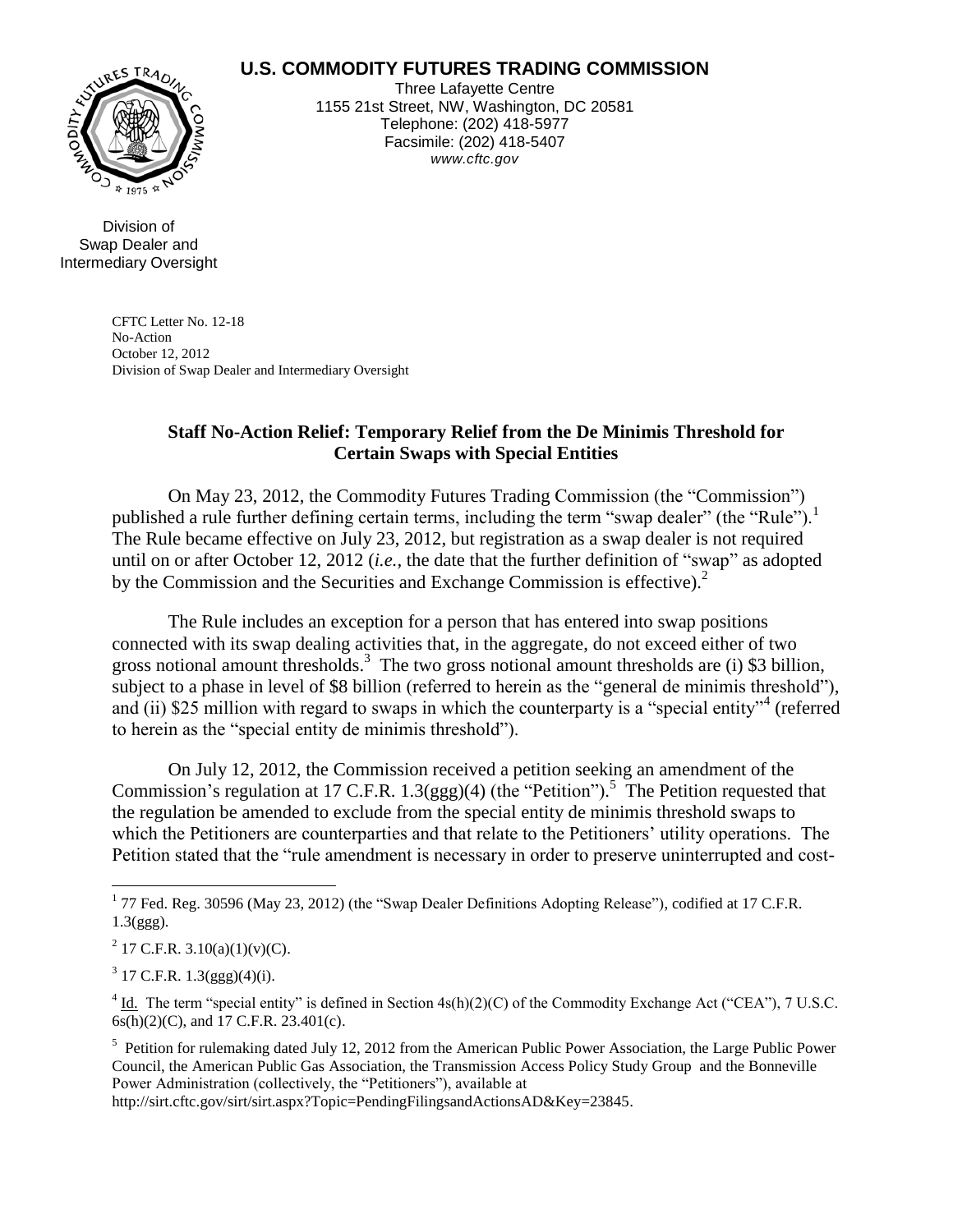<span id="page-1-0"></span>effective access to the customized, nonfinancial commodity swaps that Petitioners and other Utility Special Entities use to hedge or mitigate commercial risks arising from their utility facilities, operations and public service obligations."<sup>6</sup> The amendment requested in the Petition would have the effect of allowing persons to deal in utility-related swaps with utility special entities with an aggregate gross notional amount of up to \$8 billion, but not register as swap dealers. The Petition said that this is necessary in order to increase the number of counterparties available to utility special entities to enter into swaps that are necessary for the efficient conduct of the Petitioners' businesses and operations.<sup>7</sup>

The Commission is considering the Petition and the comments received in relation to it.<sup>8</sup> The Division of Swap Dealer and Intermediary Oversight (the "Division") believes that the issues discussed in the Petition and the requested amendment may impact a variety of policy goals and interests that are related to the overall goals of the Commission's swap regulations. While the Commission is considering these issues, the Division believes that, in view of the impending effectiveness of the swap dealer registration requirement, it is appropriate to provide limited no-action relief with respect to the special entity de minimis threshold, as described below.

The Division believes that no-action relief with regard to the special entity de minimis threshold is appropriate for utility special entities for several reasons that are particular to these circumstances.

First, for utility special entities (as opposed to other special entities that do not provide public utility services), the Division understands from its discussions with market participants that commodity and swap markets are likely to be local and particularized.<sup>9</sup> Pricing and other terms of electricity and natural gas transactions may vary significantly from region to region so that only market participants active in the physical energy markets in a particular region are able to enter into swaps with the utility special entities. Thus, the Division also understands that currently, the counterparties to the utility special entities for hedging swaps are generally other non-financial entities that are active in the physical markets for electricity and natural gas. As a result, the number of counterparties available to the utility special entities is reduced.

Second, the Division also understands that the utility special entities have a unique obligation to provide continuous service to the public; moreover, this continuous service is crucial to public safety. This also may constrain the counterparties available to the utility special

<sup>&</sup>lt;sup>6</sup> Petition at 2. The Petition defined utility special entity as a special entity that "owns or operates electric or natural gas facilities or electric or natural gas operations (or anticipated facilities or operations), supplies natural gas and/or electric energy to other utility special entities, has public service obligations (or anticipated public service obligations) under Federal, State or local law or regulation to deliver electric energy and/or natural gas service to utility customers, or is a Federal power marketing agency as defined in Section 3 of the Federal Power Act (16 U.S.C. 796(19))." Id.

 $7$  See Petition at 8-9 ("Utility Special Entities Need All Available Utility Operations-Related Swap Counterparties").

<sup>8</sup> On October 8, 2012, the Commission received from the Petitioners a letter requesting interim no-action relief along the lines set forth in the Petition. The October 8 letter and comments received by the Commission on the Petition are available at the web site in note [5,](#page-0-0) above.

<sup>&</sup>lt;sup>9</sup> See also Petition at 6-7.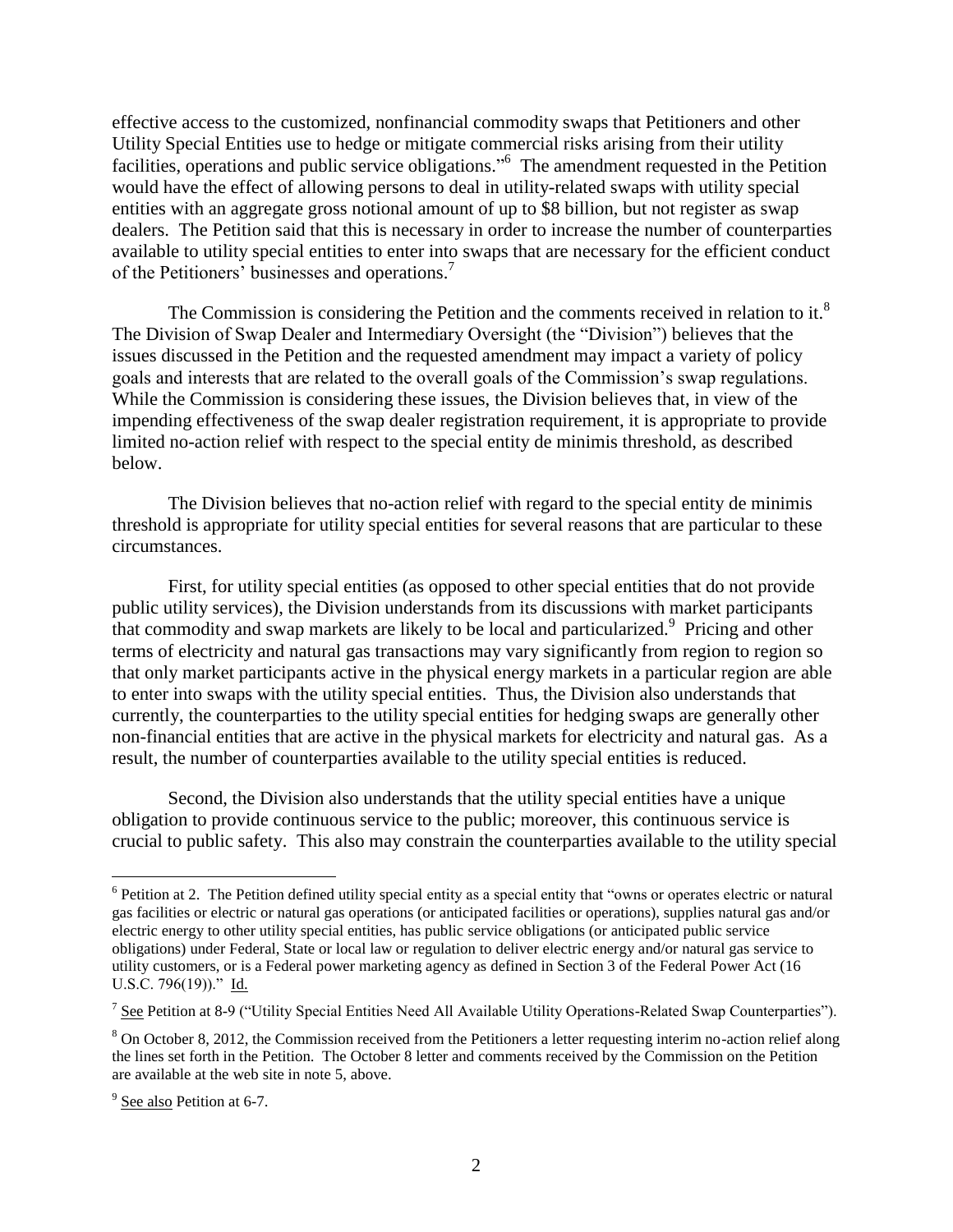entities if, for example, the utility special entities must arrange hedges covering a continuous period of time without interruption. While other special entities, such as municipal governments, also serve the public interest, they do not have the same obligations to provide a continuous supply of a commodity (e.g., electricity or natural gas). Thus, the need for utility special entities to use physical commodity swaps is different from their need to use other types of swaps, and it is different from the need for other special entities to use swaps. Finally, a significant reduction in the number of swap counterparties available to the utility special entities could be especially harmful to the public interest in view of the importance of the energy services provided by the utility special entities

For these reasons, the Division believes that allowing utility special entities to enter into a larger volume of swaps with persons that are not registered swap dealers is not likely to raise the types of risks that the Commission's swap dealer registration requirements are intended to prevent, and it is appropriate to provide limited no-action relief as described below.

In view of the foregoing, the Division is issuing this notice of no-action relief. The Division will not recommend that the Commission commence an enforcement action against a person for failure to apply to be registered as a swap dealer, if:

- (1) the utility commodity swaps connected with the person's swap dealing activities into which the person – or any other entity controlling, controlled by or under common control with the person – enters over the course of the immediately preceding 12 months (or following October 12, 2012, if that period is less than 12 months) have an aggregate gross notional amount of no more than \$800 million;
- (2) the person is not otherwise within the definition of the term "swap dealer," as provided in 17 C.F.R. 1.3(ggg) (i.e., the person – or any other entity controlling, controlled by or under common control with the person – has not entered into swaps as a result of its swap dealing activities in excess of the general de minimis threshold or (not counting utility commodity swaps) the special entity de minimis threshold);  $10$ and
- (3) the person is not a "financial entity," as defined in section  $2(h)(7)(C)(i)$  of the CEA.<sup>11</sup>

 $10$  The Division emphasizes that a person's utility commodity swaps connected with the person's swap dealing activities are not in addition to the person's swaps subject to the general de minimis threshold. Rather, such swaps effectively reduce the general de minimis threshold for that person. For example, if a person enters into utility commodity swaps connected with the person's swap dealing activities with an aggregate gross notional amount of \$200 million, then in order to remain below the general de minimis threshold the person could enter into other swaps with an aggregate gross notional amount of only \$7.8 billion (i.e., \$8 billion minus \$200 million).

<sup>&</sup>lt;sup>11</sup> 7 USC 2(h)(7)(C)(i). As noted above, the Division understands from discussions with market participants that financial entities are not typically the counterparties to the physical commodity swaps that are necessary for utility special entities, and the relatively few financial entities that are counterparties to such swaps are likely to register as swap dealers. Therefore, this no-action relief is available only to persons that are not financial entities.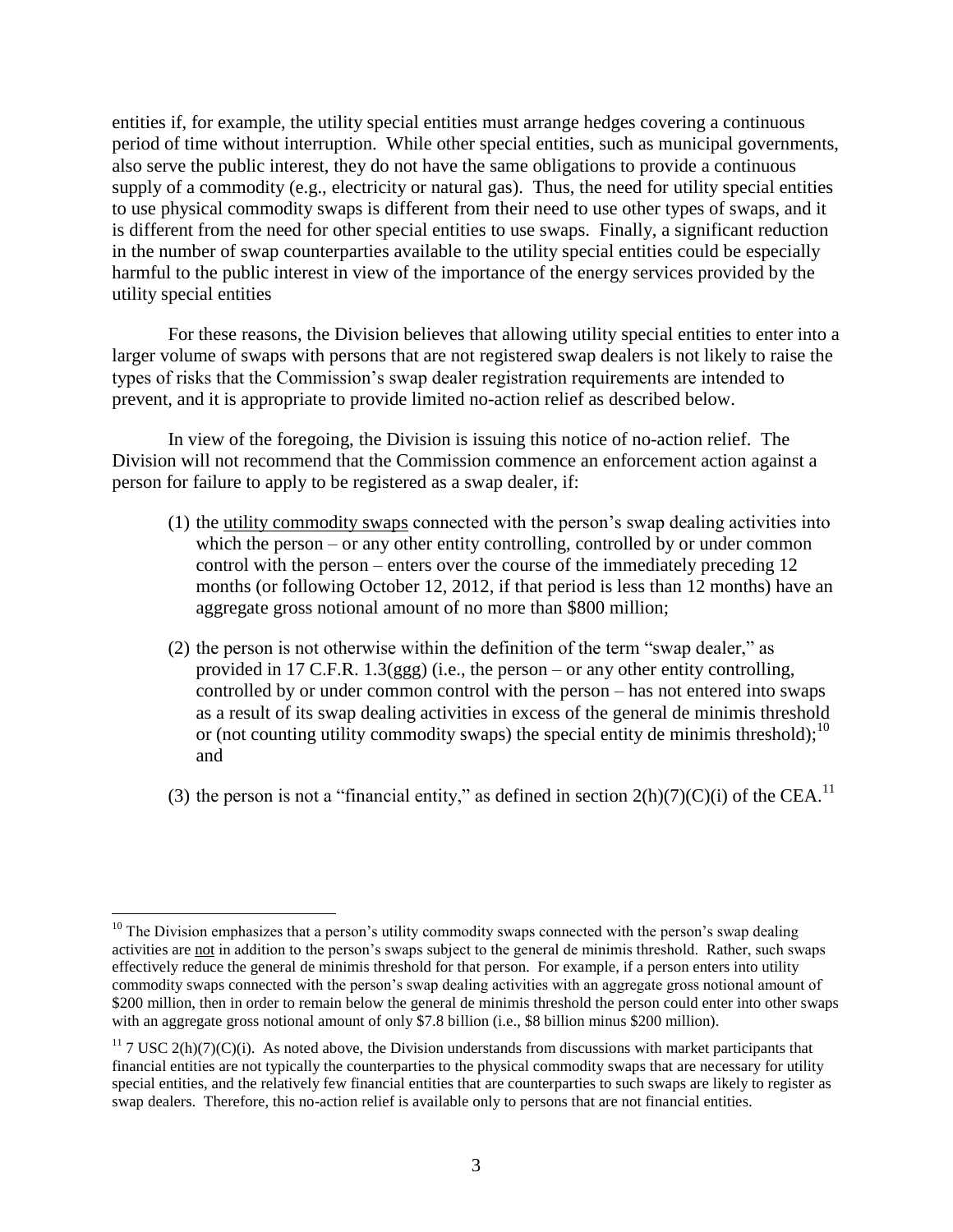As noted above, this no-action relief is available only to persons who enter into utility commodity swaps connected with their swap dealing activities with an aggregate gross notional amount of no more than \$800 million. The Division believes this dollar amount is an appropriate limit on the availability of this no-action relief because in their comment letter on the Commission's proposed definition of the term swap dealer, certain of the Petitioners suggested that the de minimis threshold with respect to special entities should be one-tenth of the overall de minimis threshold.<sup>12</sup> Several other commenters on the proposed definition also expressed this view. $13$ 

For purposes of this no-action relief, the term "utility commodity swap" means any swap that meets all of the following conditions:

- a) a party to the swap is a utility special entity;<sup>14</sup>
- b) a party to the swap that is a utility special entity is using the swap in the manner described in 17 C.F.R. 1.3(ggg)(6)(iii);<sup>15</sup> and
- c) the swap is related to an exempt commodity in which both parties to the swap transact as part of the normal course of their physical energy businesses.<sup>16</sup>

 $12$  See joint comment letter from the National Rural Electric Cooperative Association, the American Public Power Association and the Large Public Power Council dated Feb. 22, 2011, at 18, incorporating by reference a joint comment letter from the Edison Electric Institute and Electric Power Supply Association dated Feb. 22, 2011, which at pages 10-11 recommended a de minimis threshold for swaps with special entities that would be one-tenth of the overall de minimis threshold.

<sup>&</sup>lt;sup>13</sup> See Swap Dealer Definitions Adopting Release, 77 FR at 30627, fn. 390.

<sup>&</sup>lt;sup>14</sup> The term "utility special entity" is defined as stated in note [6,](#page-1-0) above. Both parties to the swap could be utility special entities, and the swap could qualify for this no-action relief.

<sup>&</sup>lt;sup>15</sup> 17 C.F.R. 1.3(ggg)(6)(iii) provides for the exclusion of certain types of swaps from the analysis of whether a person is a swap dealer; thus, the regulation applies with respect to persons that are potential swap dealers. For purposes of this no-action relief, the Division intends to apply the conditions of this regulation in the opposite manner – to determine if the utility special entity (i.e., the counterparty to the potential swap dealer) is using the swap to hedge a physical position as described in the regulation. Although the regulation is being used in the opposite manner, the Division believes that it is efficient to apply the same standard for both purposes, and any guidance regarding 17 C.F.R. 1.3(ggg)(6)(iii), including that in the Swap Dealer Definitions Adopting Release, 77 FR at 30611-14, also applies to this no-action relief.

<sup>&</sup>lt;sup>16</sup> The term "exempt commodity" is defined in CEA section 1a(14), 7 U.S.C. 1a(14) as a "commodity that is not an excluded commodity or an agricultural commodity." An "excluded commodity" is defined under CEA Section 1a(13), 7 U.S.C. § 1a(13), to encompass interest rates, exchange rates and other instruments, indexes and measures of a generally financial nature. The Division believes that to avoid an over-expansive application of this no-action relief, it is important to require that the swap relate to a exempt commodity in which both parties transact as part of the normal course of their physical energy businesses. That is, for example, the relief would not be available to a person that does not enter into physical transactions in the exempt commodity to which the swap relates.